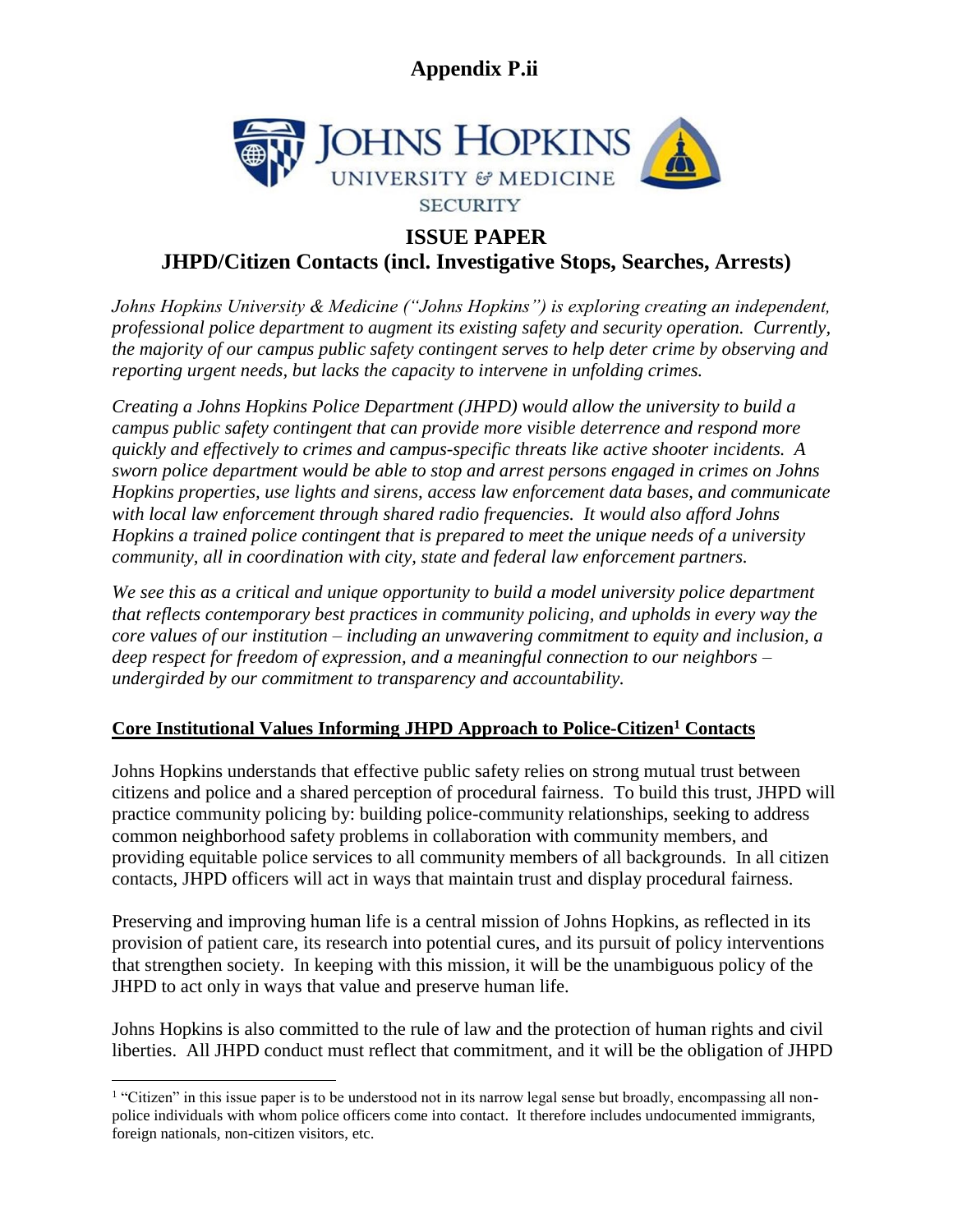

officers to intervene to stop officers who are treating others in ways that violate the law or University policy.

### **Rationale for Police-Citizen Contact General Orders at Johns Hopkins**

There are many instances when JHPD officers will have grounds to stop someone in their patrol area for questioning, including when needing to gather information from witnesses to a crime, and when needing to redirect someone away from a crime scene. There also instances when JHPD officers will have grounds to stop and perform a search or make an arrest, like when observing a person committing a crime. In these encounters, it is imperative that JHPD officers have appropriate training and protocols in place to govern their conduct, to ensure that those they stop are treated fairly and in ways that maintain trust between citizens and the JHPD.

### **Best Practices that Will Be Adopted by the Johns Hopkins Police Department**

The University has surveyed policies and general orders for field interviews, investigative stops, searches, and arrests at municipal police departments and peer university police departments across the country, and has also consulted the work of leading research and advocacy organizations involved in policing, both from the law enforcement perspective and the citizen perspective. The following best practices are ones that uphold Johns Hopkins' core institutional values and therefore will be incorporated into the JHPD general orders for field interviews, investigative stops, searches, and arrests:

### **For all Police-Citizen Contacts**

- Require officers to act professionally, respectfully, and with restraint, including expressing appreciation for the citizen's cooperation;
- In no circumstances will JHPD provide preferential treatment to an individual based on their affiliation or non-affiliation with Johns Hopkins;
- Require officers to treat citizens with equal dignity regardless of background;
	- o Factors such as a person's perceived race, sex, sexual orientation, gender identity, gender expression, age, dress, or appearance do not alone justify even a brief stop;
- Require officers to identify themselves and provide a business card with their full name and badge number [or, if no business card, require them to offer full name and badge #];
- Require officers to explain the purpose of the interaction;
- Require officers, when interacting with non-native speakers, to provide contact information for translation assistance;
- Prohibit officers from inquiring about immigration status;
- Require officers to pursue alternatives to force as a first resort whenever possible (*see* "De-escalation and Use of Force" issue paper);
- Require officers to wear body-worn cameras (*see* "Body-Worn Camera" issue paper);
- Require officers to explain the JHPD complaint process, if asked;
- Provide public access to JHPD general orders related to police-citizen contacts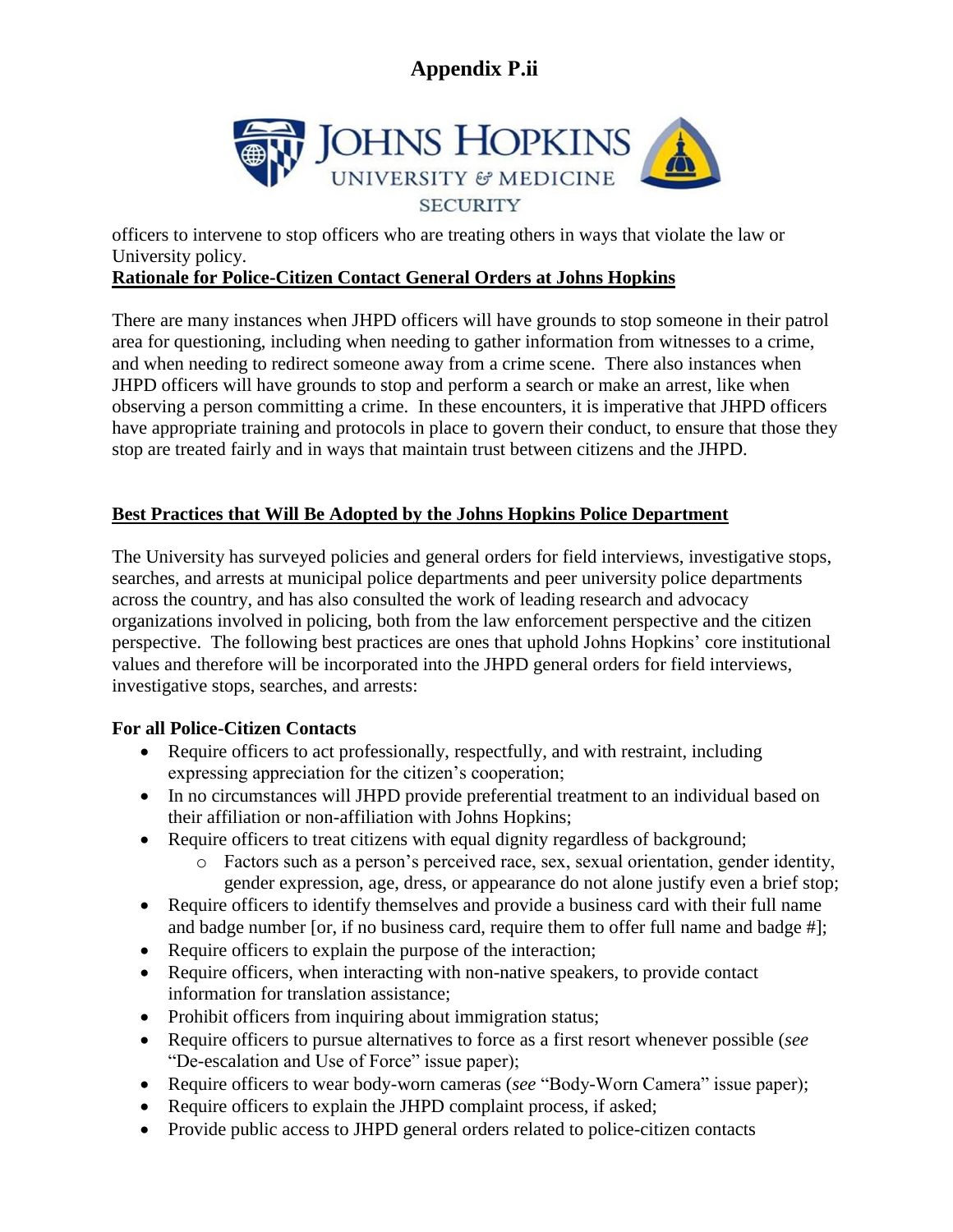

### **Field Interviews**

*A field interview is when an officer merely approaches a person in a public place, engages them in conversation, and requests information, with the person being free not to answer and walk away. Note that a field interview can become an investigative stop if an officer develops a reasonable articulable suspicion that the person is committing or has committed a crime (see below).*

- Require officers to keep the encounter as brief as reasonably possible;
- Permit citizens to end the encounter and leave at any time, unless a reasonable articulable suspicion develops during the encounter to justify a stop (and the citizen's expressed desire to end the encounter cannot be used to justify a stop);
- To avoid having their actions be perceived by a citizen as a restraint on her/his freedom to leave the officer's presence, require officers to phrase requests using optional words such as "may," "would you mind," or similar terms and phrases;
- Prohibit officers from creating a physical or other barrier to the citizen's ability to leave, such as keeping her/his identification;
- Prohibit officers from initiating field interviews as a means of harassment or coercion to do anything (e.g., leave the area, consent to a search);
- When off campus, prohibit officers from escalating a field interview due to the citizen's failure to carry identification, which they are not required to do to account for their presence in a public place

### **Investigative Stops**

*An investigative stop is a physical or verbal action that involves the delay, hindrance, or holding of a person. Investigative stops can only be done if a JHPD officer has reasonable articulable suspicion that the individual has committed, is committing, or is about to commit a crime.*

- Prohibit use of investigative stops as a general crime deterrence strategy;
- Require officers to stop a person only for that period of time necessary to effect the purpose of the stop;
- Require officers to conduct investigative stops only at or near initial contact locations and not to move to other locations without consent of the person stopped;
- Require officers to limit questions to those concerning the person's identity, place of residence, and other inquiries necessary to resolve the officers' suspicions;
- Require officers to notify a supervisor if the person is:
	- o Injured during the investigative stop or complaints of injury;
	- o Transported from the initial place of contact;
	- o Stopped for more than 20 minutes; or
	- o Handcuffed and/or subjected to an arrest and control technique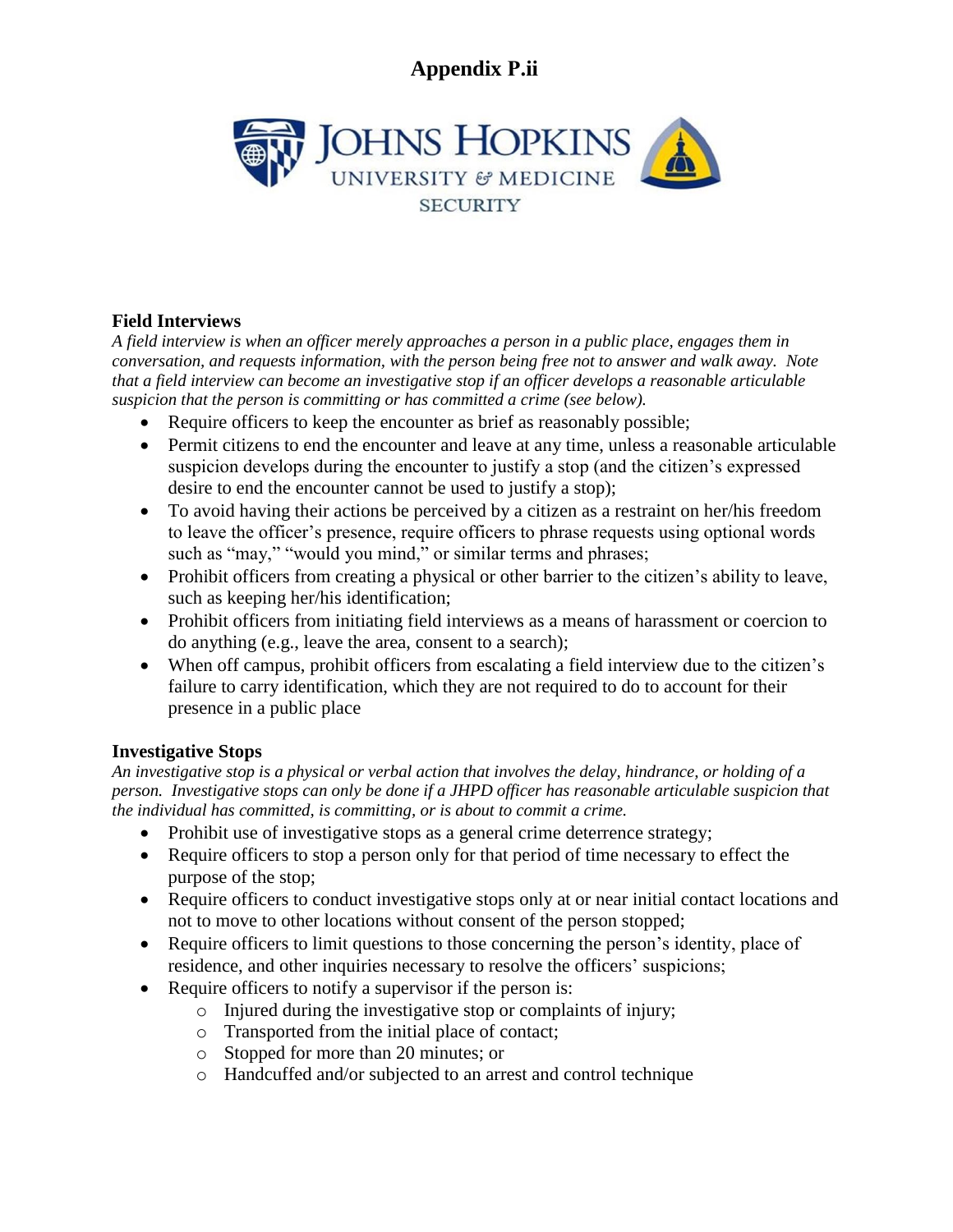

- If the person is released at the conclusion of the stop, require officers to immediately release the person and also provide transportation if the person was taken from the initial place of contact;
- Whether or not an investigative stop results in charges or an arrest, require officers to complete a Field Interview Report (FIR) form within 24 hours

### **Pat-Downs and Searches (Performed as Part of an Investigative Stop)**

- Allow officers to perform a weapons pat-down only when warranted by reasonable articulable suspicion and then only in the manner prescribed in the applicable general order;
- Apart from weapons pat-downs, prohibit officers from conducting searches without probable cause;
- Require officers to explain rights around consent to search prior to any search;
- Require officers to obtain verbal and, if the officer is wearing a BWC, on-camera, acknowledgement of (1) the person's understanding of their right to refuse to consent and (2) their consent to search;
- Whenever possible, have at least one other JHPD officer present during the search;
- Whenever possible, respect individuals' request to be searched by a JHPD officer of a particular gender (and document this request);
- Prohibit searches for the purpose of assigning gender based on anatomical features;
- Require officers to include a record of the search in the FIR form

### **Arrests**

- Allow officers to make an arrest only when warranted by probable cause and then only in the manner prescribed in the applicable general order;
- Require officers to consider alternatives to arrest, like warnings or citations or referrals to Student Affairs, when alternatives will suffice as well as, or better than, an arrest;
	- o Officers will also abide by the university's [Amnesty and Responsible Action](https://studentaffairs.jhu.edu/student-life/alcohol/alcohol-amnesty-policy/) [Protocol](https://studentaffairs.jhu.edu/student-life/alcohol/alcohol-amnesty-policy/) when responding to a call for assistance with a medical emergency and/or mental health crisis
- Require officers to ensure the safety of all individuals involved;
- If force is warranted, require officers to use only the level of force necessary to effectuate the arrest (*see* "De-escalation and Use of Force" issue paper);
- When making decisions about transport and custody, require officers to deem an individual's gender to be male or female based on the individual's gender identity;
- Require officers to immediately release a person if they discover, after arrest, that probable cause no longer exists;
- Require officers to notify a superior of each arrest, and to document each arrest using a standard form, including each arrest that involved a subsequent release, as soon as practicable after the arrest and no later than the end of their shift.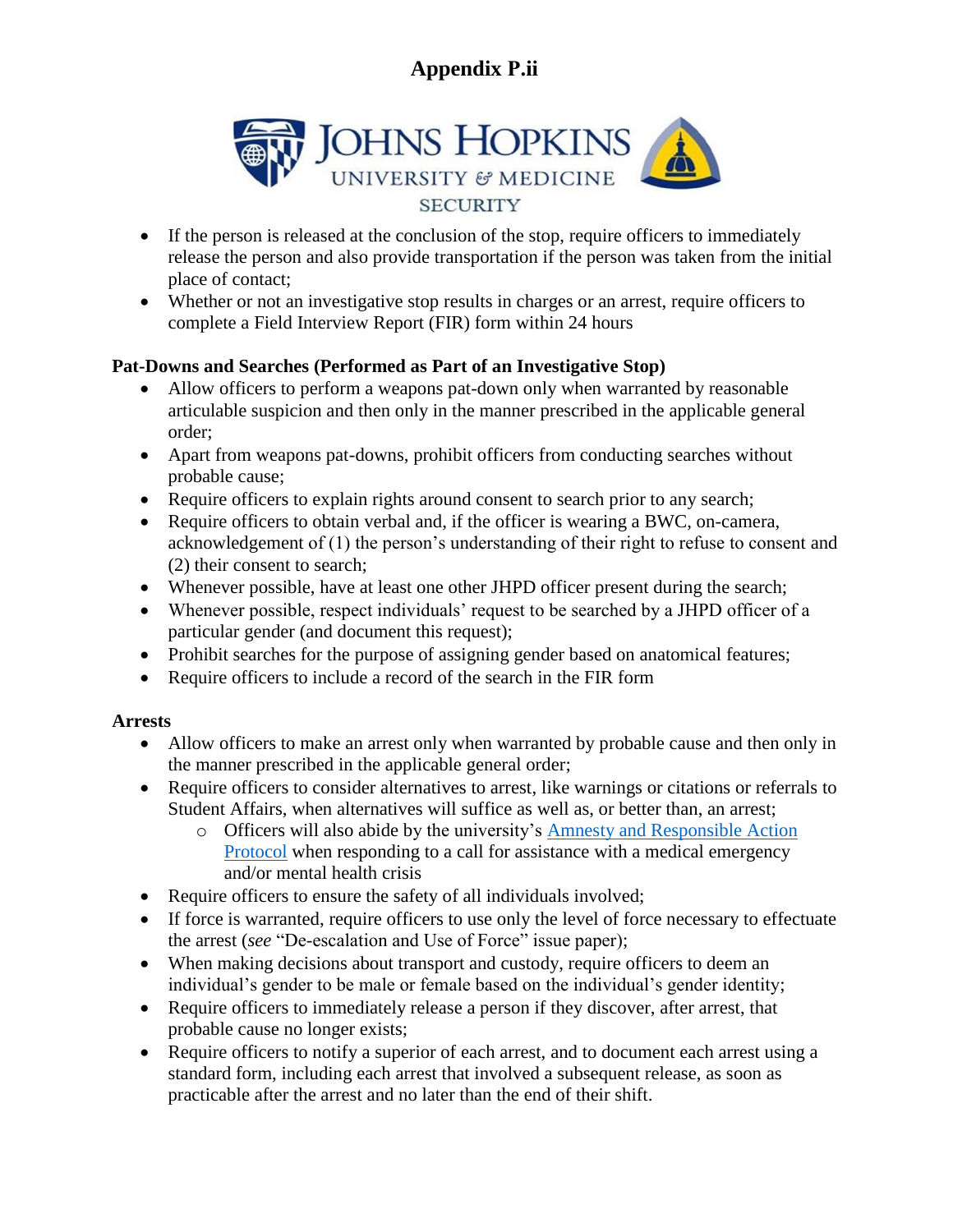

#### **Training**

- Require field training in the neighborhoods that the officers will serve, including introductions to community leaders;
	- o Develop and maintain a contact list of all leaders within minority and immigrant communities in/near the patrol zones, so that they can be reached quickly during a time of crisis or when an action is about to occur that may be of concern to their particular community;
- Require training in community policing, including understanding community expectations and reservations around policing in Baltimore;
- Require training in procedural justice in police-citizen interactions;
- Require training in preventing racial profiling and combatting implicit bias, which can impact decisions about whom to stop and how invasive the stop will be;
- Require training in cultural competence and LGBTQ competence;
- Require training in crisis intervention, including detecting behavior that calls for a medical and/or mental health intervention rather than a traditional law enforcement stop;
- Require training in trauma-informed practices for police-citizen contacts, including contacts involving victims of sexual assault;
- Require training in de-escalation techniques, including effective communication with the person perceived to be creating a threat;

### **Works Consulted**

- *Selected police departments whose policies/G.O.s were reviewed:*
	- o San Francisco Police Department, General Order on Community Policing (Sept. 2011)
	- o San Francisco Police Department, General Order on Investigative Detentions (Nov. 2003)
	- o Seattle Police Department, General Order on Arrest, Search and Seizure (Feb. 2016)
	- o Seattle Police Department, General Order on Bias-Free Policing (July 2018)
	- o Montgomery County Police Department, Consent Searches (Feb. 2004)
	- o Montgomery County Police Department, Firearms Search Report (June 2005)
	- o Coppin State University Police Department, Manual of Rules and Procedures
	- o University of Baltimore Police Department, Investigative Detentions and Field Interviews by UB Police (Aug. 2010)
	- o Baltimore Police Department, consent decree drafted Fair and Impartial Policing Policy (Aug. 2018)
	- o Baltimore Police Department, consent decree drafted Policy on Field Interviews, Investigative Stops, Weapons Pat-Downs, and Searches (July 2018)
	- o University of Maryland, Baltimore Police Force, Written Directive on Bias Based Profiling (March 2009)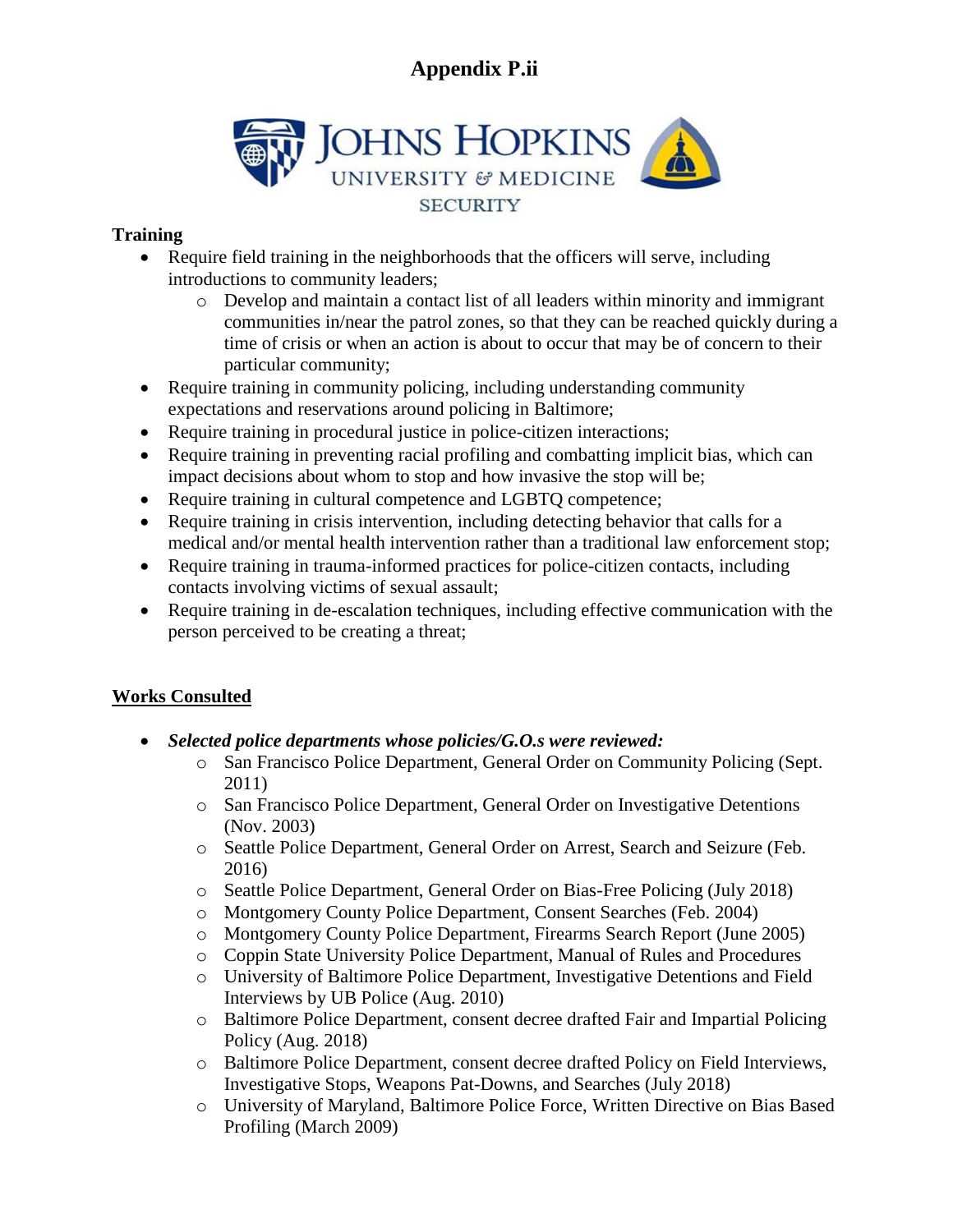

- o University of Maryland, Department of Public Safety, Manual of Rules and Procedures, Impartial Policing (Oct. 2016)
- o Yale University Police Department, General Order on Arrests (Mar. 2012)
- o Yale University Police Department, General Order on Racial Profiling (Jan. 2012)

### *Selected organizations consulted:*

- o ACLU (multiple sources)
- o Council of State Governments Justice Center, ["Trauma-Informed Policing:](http://www.citinternational.org/resources/Documents/Trauma%20Informed%20Policing.pdf) [Addressing the Prevalence of Trauma in Law Enforcement Encounters"](http://www.citinternational.org/resources/Documents/Trauma%20Informed%20Policing.pdf) (Aug. 2017)
- o International Association of Campus Law Enforcement Administrators, ["IACLEA](https://www.iaclea.org/assets/uploads/pdfs/AccreditationStandards%20ManualMay2018.pdf) [Accreditation Standards Manual"](https://www.iaclea.org/assets/uploads/pdfs/AccreditationStandards%20ManualMay2018.pdf) (May 2018)
- o International Association of Chiefs of Police, ["Field Interviews and Pat-Down](https://www.theiacp.org/model-policy/model_policy/field-interviews-and-pat-down-searches/) Searches – [Model Policy"](https://www.theiacp.org/model-policy/model_policy/field-interviews-and-pat-down-searches/) (May 2000)
- o International Association of Chiefs of Police, ["Police-Citizen Contacts –](https://www.theiacp.org/sites/default/files/2018-08/PoliceCitizenPolicy.pdf) Model [Policy"](https://www.theiacp.org/sites/default/files/2018-08/PoliceCitizenPolicy.pdf) (April 2000)
- o National Initiative for Building Community Trust & Justice (multiple sources)
- o National Institute of Justice, ["Race, Trust and Police Legitimacy"](https://www.nij.gov/topics/law-enforcement/legitimacy/Pages/welcome.aspx) (last modified July 2016)
- o Police Executive Research Forum, ["Executive Guidebook: Practical Approaches](https://www.policeforum.org/assets/SexualAssaultResponseExecutiveGuidebook.pdf) [for Strengthening Law Enforcement's Response to Sexual Assault"](https://www.policeforum.org/assets/SexualAssaultResponseExecutiveGuidebook.pdf) (2018)
- o President's Task Force on 21st Century Policing, ["Final Report"](http://elearning-courses.net/iacp/html/webinarResources/170926/FinalReport21stCenturyPolicing.pdf) (May 2015)
- o U.S. Department of Justice, Community Oriented Policing Services (COPS), ["Building Relationships of Trust: Recommended Steps for Chief Executives"](https://ric-zai-inc.com/Publications/cops-w0734-pub.pdf) (2014)
- o U.S. Department of Justice, COPS, ["Strengthening the Relationships between](https://s3.trustandjustice.org/misc/StrengtheningtheRelationshipBetweenLE_CommunitiesofColor-DevelopinganAgendaforAction.pdf) [Law Enforcement and Communities of Color"](https://s3.trustandjustice.org/misc/StrengtheningtheRelationshipBetweenLE_CommunitiesofColor-DevelopinganAgendaforAction.pdf) (2014)
- o U.S. Department of Justice, COPS, ["How to Support Trust Building in Your](https://s3.trustandjustice.org/misc/COPS_BuildingTrustAgency.pdf) [Agency,](https://s3.trustandjustice.org/misc/COPS_BuildingTrustAgency.pdf)" *Police Perspectives: Building Trust in a Diverse Nation No. 3* (2016)
- o U.S. Department of Justice, COPS, ["Identifying and Preventing Gender Bias in](https://ric-zai-inc.com/Publications/cops-w0796-pub.pdf) [Law Enforcement Response to Sexual Assault and Domestic Violence: A](https://ric-zai-inc.com/Publications/cops-w0796-pub.pdf) [Roundtable Discussion"](https://ric-zai-inc.com/Publications/cops-w0796-pub.pdf) (2016)
- o U.S. Department of Justice, COPS, ["Gender, Sexuality, and 21](https://ric-zai-inc.com/Publications/cops-w0837-pub.pdf)st Century Policing: [Protecting the Rights of the LGBTQ+](https://ric-zai-inc.com/Publications/cops-w0837-pub.pdf) Community" (2017)
- o Yale Law School Justice Collaboratory, ["Principles of Procedurally Just Policing"](https://law.yale.edu/system/files/area/center/justice/principles_of_procedurally_just_policing_report.pdf) (Jan. 2018)
- *Selected academic articles consulted:*
	- o Blanks, Jonathan, ["Thin Blue Lies: How Pretextual Stops Undermine Police](https://object.cato.org/sites/cato.org/files/articles/blanks-cwrlr-v66n4.pdf) [Legitimacy,](https://object.cato.org/sites/cato.org/files/articles/blanks-cwrlr-v66n4.pdf)" 66 *Case Western Reserve Law Review* 931 (2016)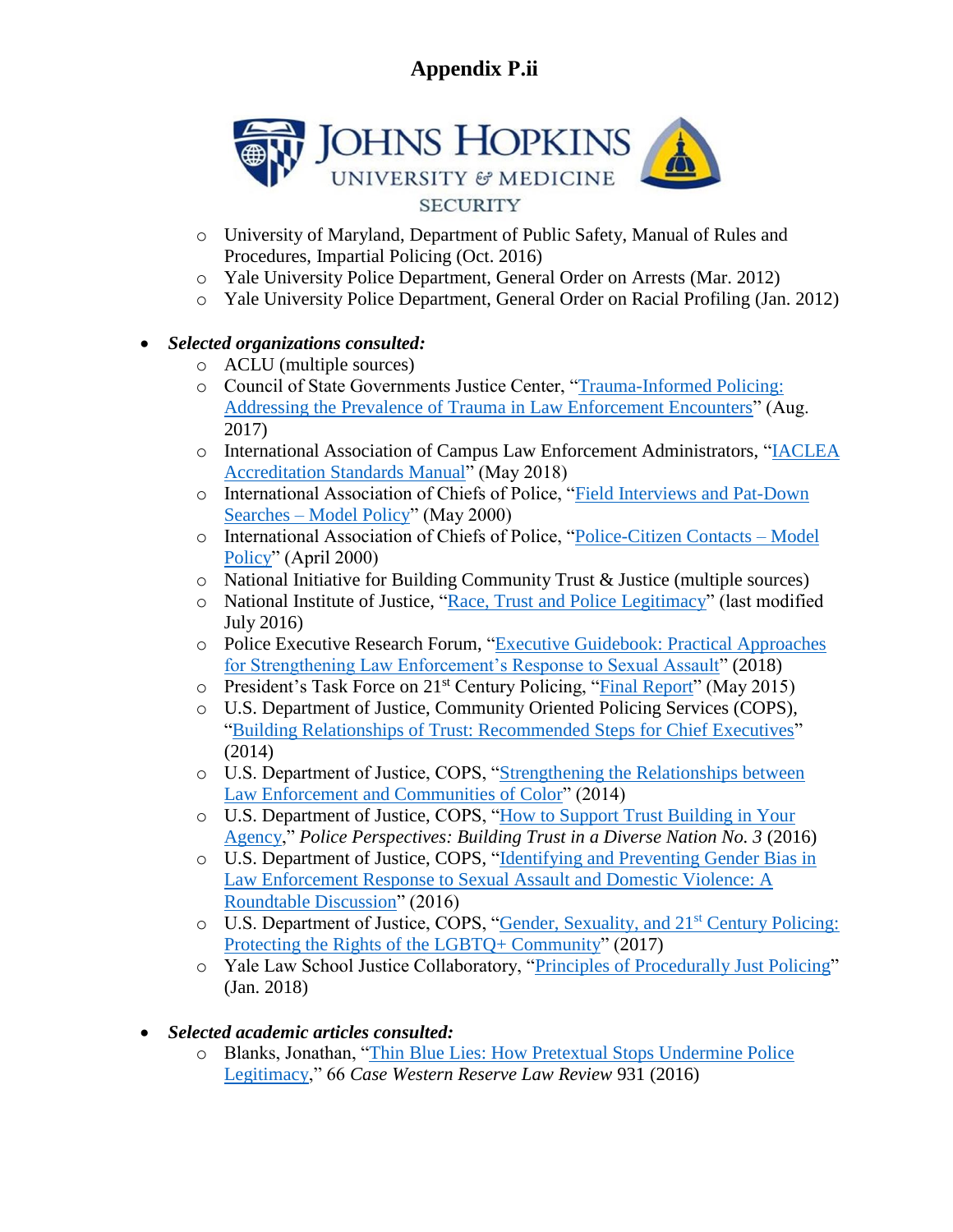

- o Wood, Jennifer D. and Amy C. Watson, ["Improving Police Interventions during](https://www.trincoll.edu/Academics/centers/TIIS/Documents/Sept%2019%20event%20Improving%20police%20interventions%20during%20mental%20health%20related%20encounters%20past%20present%20and%20future.pdf) [Mental Health-Related Encounters: Past, Present and Future"](https://www.trincoll.edu/Academics/centers/TIIS/Documents/Sept%2019%20event%20Improving%20police%20interventions%20during%20mental%20health%20related%20encounters%20past%20present%20and%20future.pdf) *Policing and Society* 27(3):289-299 (Aug. 2016)
- o Fontaine, Jocelyn, David Leitson, Jesse Jannetta, and Ellen Paddock, ["Mistrust](https://www.urban.org/sites/default/files/publication/92316/2017.07.31_legitimacy_brief_finalized_1.pdf) [and Ambivalence between Residents and the Police: Evidence from Four Chicago](https://www.urban.org/sites/default/files/publication/92316/2017.07.31_legitimacy_brief_finalized_1.pdf) [Neighborhoods,](https://www.urban.org/sites/default/files/publication/92316/2017.07.31_legitimacy_brief_finalized_1.pdf)" Urban Institute Justice Policy Center (Aug. 2017)
- o Forman, James Jr., ["Community Policing and Youth as Assets,](https://scholarlycommons.law.northwestern.edu/cgi/viewcontent.cgi?referer=&httpsredir=1&article=7175&context=jclc)" 95 *Journal of Criminal Law and Criminology* 1 (2004-2005)
- o Geller, Amanda, Jeffrey Fagan, Tom Tyler, and Bruce G. Link, ["Aggressive](https://www.ncbi.nlm.nih.gov/pmc/articles/PMC4232139/) [policing and the mental health of young urban men,](https://www.ncbi.nlm.nih.gov/pmc/articles/PMC4232139/)" *American Journal of Public Health* 104(12), 2321-2327 (2014)
- o Gelman, Andrew, Jeffrey Fagan, and Alex Kiss, ["An Analysis of the New York](http://www.stat.columbia.edu/~gelman/research/published/frisk9.pdf) [City Police Department's 'Stop-and-Frisk' Policy in the Context of Claims of](http://www.stat.columbia.edu/~gelman/research/published/frisk9.pdf) [Racial Bias,](http://www.stat.columbia.edu/~gelman/research/published/frisk9.pdf)" *Journal of the American Statistical Association*, 102(479):813-823 (2007)
- o Israel, Tania, Audrey Harkness, Kevin Delucio, Jay N. Ledbetter, and Todd Raymond Avellar, ["Evaluation of Police Training on LGBTQ Issues: Knowledge,](https://link.springer.com/article/10.1007/s11896-013-9132-z) [Interpersonal Apprehension, and Self-Efficacy,](https://link.springer.com/article/10.1007/s11896-013-9132-z)" *Journal of Police and Criminal Psychology*, 29(2): 57-67 (Oct. 2013)
- o La Vigne, Nancy, Pamela Lachman, Andrea Matthews, and S. Rebecca Neusteter, ["Key Issues in the Police Use of Pedestrian Stops and Searches,](https://www.urban.org/sites/default/files/publication/25781/412647-Key-Issues-in-the-Police-Use-of-Pedestrian-Stops-and-Searches.PDF)" Urban Institute Justice Policy Center (Sept. 2012)
- o McClure, Dave, Nancy La Vigne, Mathew Lynch, and Laura Golian, ["How Body](https://www.urban.org/sites/default/files/publication/91331/2001307-how-body-cameras-affect-community-members-perceptions-of-police_5.pdf) [Cameras Affect Community Members' Perceptions of Police,](https://www.urban.org/sites/default/files/publication/91331/2001307-how-body-cameras-affect-community-members-perceptions-of-police_5.pdf)" Urban Institute Justice Policy Center (Aug. 2017)
- o Meares, Tracey L., ["Policing and Procedural Justice: Shaping Citizens' Identities](https://scholarlycommons.law.northwestern.edu/nulr/vol111/iss6/8/) [to Increase Democratic Participation,](https://scholarlycommons.law.northwestern.edu/nulr/vol111/iss6/8/)" 111 *Northwestern University Law Review* 1525 (2017)
- o Meares, Tracey L., ["The Good Cop: Knowing the Difference Between Lawful or](https://scholarship.law.wm.edu/wmlr/vol54/iss6/3/) [Effective Policing and Rightful Policing—And Why It Matters,](https://scholarship.law.wm.edu/wmlr/vol54/iss6/3/)" 54 *William & Mary Law Review* 1865 (2013)
- o Meares, Tracey L., ["The Path Forward: Improving the Dynamics of Community-](https://columbialawreview.org/content/the-path-forward-improving-the-dynamics-of-community-police-relationships-to-achieve-effective-law-enforcement-policies/)[Police Relationships to Achieve Effective Law Enforcement Policies,](https://columbialawreview.org/content/the-path-forward-improving-the-dynamics-of-community-police-relationships-to-achieve-effective-law-enforcement-policies/)" 117 *Columbia Law Review*, 1355 (June 2017)
- o Payne, B. Keith, ["Conceptualizing Control in Social Cognition: How Executive](https://www.ncbi.nlm.nih.gov/pubmed/16287413) [Functioning Modulates the Expression of Automatic Stereotyping,](https://www.ncbi.nlm.nih.gov/pubmed/16287413)" *Journal of Personality and Social Psychology*, 89(4):488-503 (2005)
- o Skogan, Wesley G., ["Citizen Satisfaction with Police Encounters,](http://journals.sagepub.com/doi/abs/10.1177/1098611104271086)" *Police Quarterly* 8:298-321 (Sep. 2005)
- o Tyler, Tom R., and Cheryl J. Wakslak, ["Profiling and Police Legitimacy:](https://onlinelibrary.wiley.com/doi/abs/10.1111/j.1745-9125.2004.tb00520.x) [Procedural Justice, Attributions of Motive, and Acceptance of Police Authority,](https://onlinelibrary.wiley.com/doi/abs/10.1111/j.1745-9125.2004.tb00520.x)" Criminology 42(2): 253–81 (March 2006)